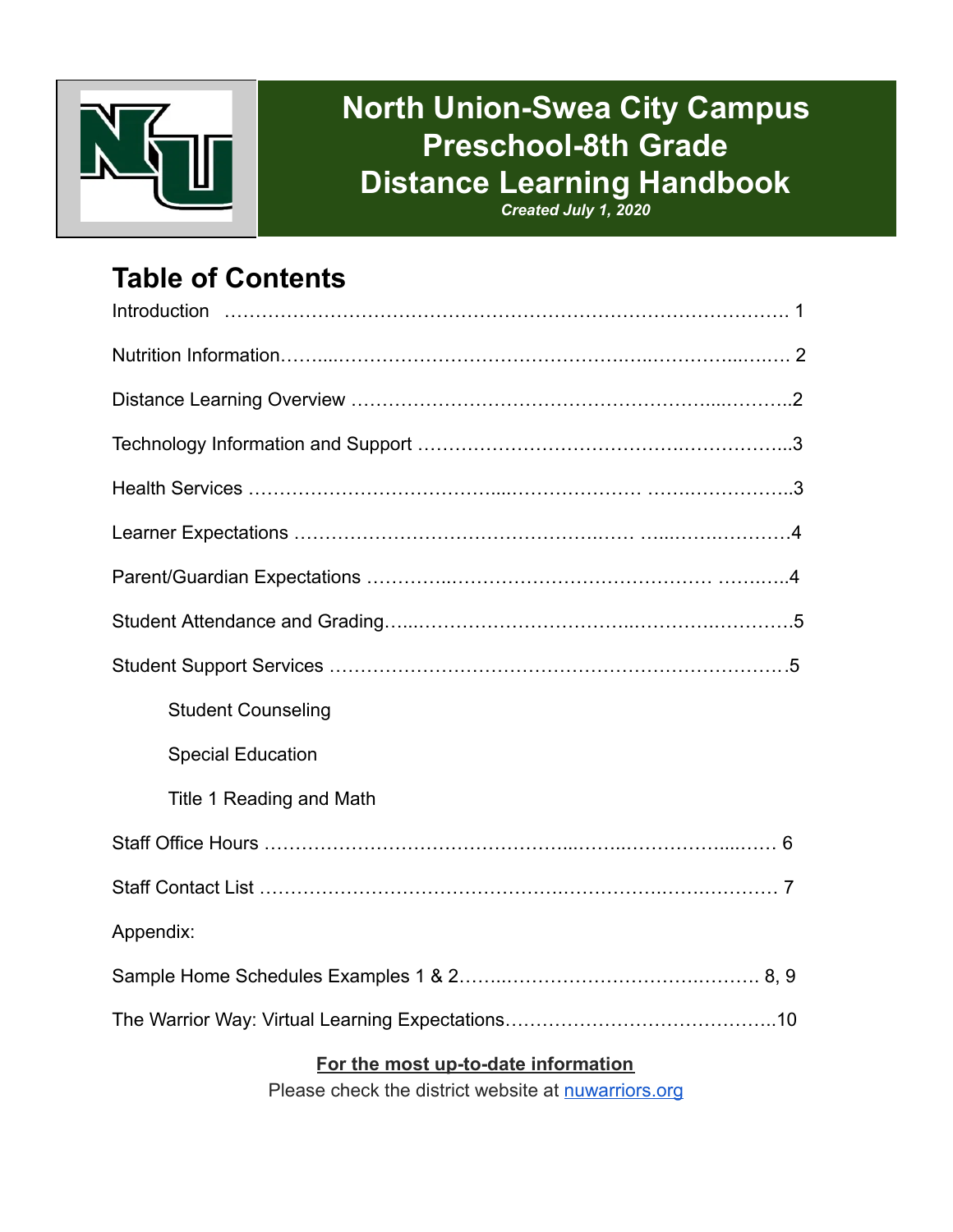**Dear North Union Families,**

As you are aware, due to the spread of the COVID-19 virus, NU may have to take the step of closing **school until Public Health and the Iowa Department of Education deem it safe to return. During this** time of uncertainty, the NU Administration team would like you to know that we will be continuing to **offer high quality educational plans, engaging activities, and assignments for students to work on at home. Different from last spring, distance learning is required for all NU learners. Attendance will be taken and grades will be awarded.**

In this plan you will find guidelines to help you and your child during distance learning. We appreciate **your commitment and teamwork with the school during distance learning. Together we will be better!!!**

Because this is brand new territory for all of us, we are expecting there will be glitches along the way. We ask that you are patient as we try to figure this out. Please know and understand that your child's **teacher, along with administration, will be working hard behind the scenes to make this as beneficial and smooth as possible. We look forward to working with you as we all tackle this challenge.**

If you have other questions about student services such as internet access, etc., you can reach out to:

**PK-8 Principal- Swea City Campus Mrs. Julie Runksmeier at Julie.runksmeier@nuwarriors.org**

**North Union Superintendent Mr. Travis Schueller at travis.schueller@nuwarriors.org**

#### **Distance Learning Overview**

As part of this executive order from the Governor on distance learning, North Union will be providing a well supported, engaging, and standards aligned education for all learners. As educators we will strive to prepare all of our learners for the next year and the next stages of life.

**Distance Learning will begin at any public health and the Iowa Department of Education determines the need…..**and will be run through our online learning platforms of Google Classrooms/Google Sites, Seesaw, and/or Zoom. Students may access their Google Classroom/Google Site and/or Seesaw accounts through the device that was provided by the school or by using another device from home (computer, phone, etc…). This handbook will outline how staff will be available to help students with understanding, practice, and support.

As always, our first priority is the safety and well-being of our learners, families and staff. We also want to ensure every learner has access to the education they need and deserve. If your family does not currently have internet access, please see more information in the next section of this plan. In the event that we are not able to coordinate internet access, your child will receive an alternative means for participating and learning.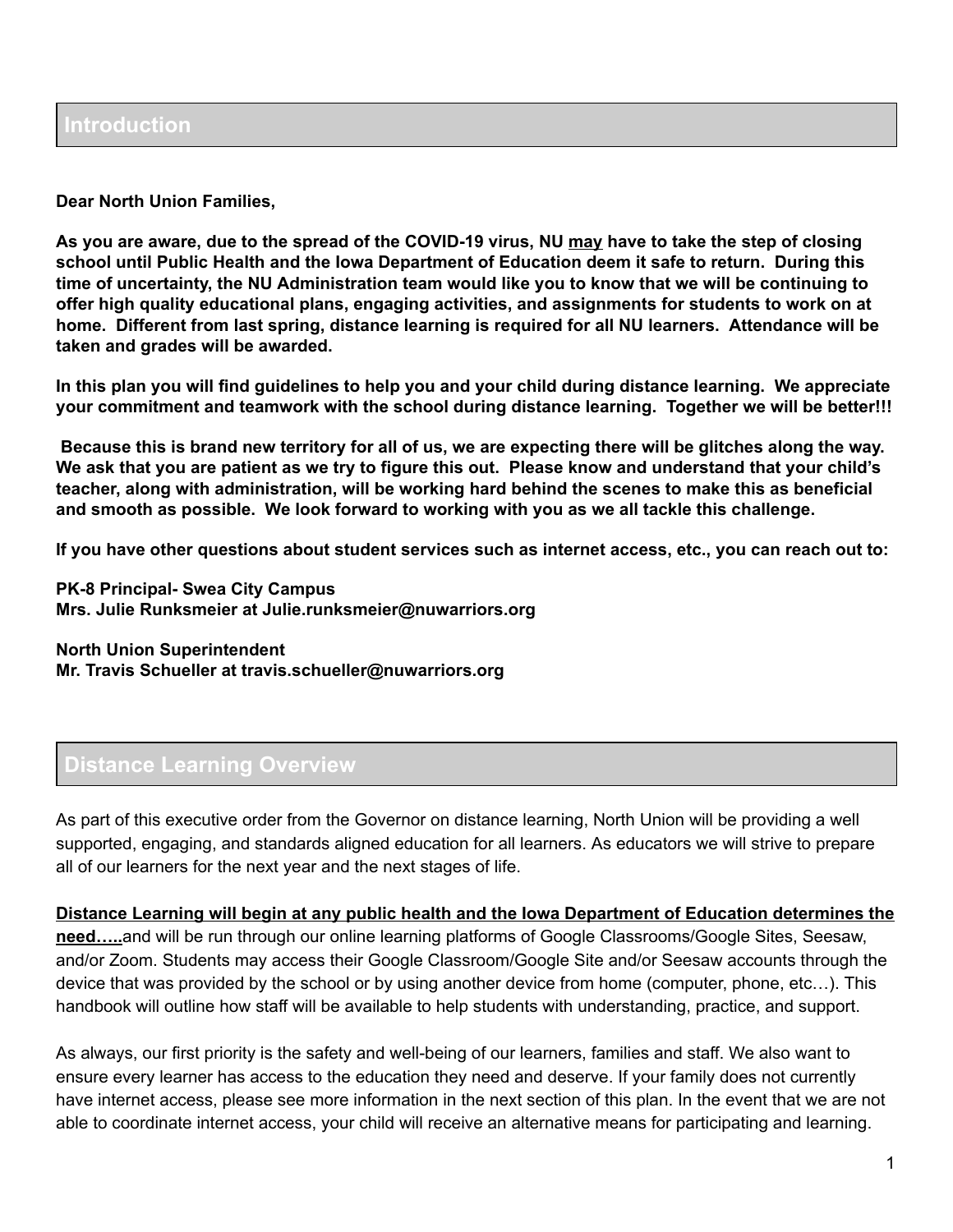#### **Technology Information and Support**

#### **Need for Internet Access**

During registration in the fall, families will need to indicate if they have internet access in their homes and how many devices are available to their students. This information will be used to determine the support needed if we need to enter distance learning throughout the year. North Union will be working with families to ensure students and families will be able to access all materials during distance learning. In the event internet access is not available, alternative methods of instruction delivery will be decided between the parents and the teacher.

#### **Need for Technology Support**

We understand that our students may need additional technology support as we begin distance learning. Our technology office is available and ready to help with these and other technology needs.

#### **Technology Office**

Adam Fisher-Armstrong and Swea City Campus-(515)272-4361[-adam.fisher@nuwarriors.org](mailto:adam.fisher@nuwarriors.org) Ann Hansen-Fenton Campus-(515)889-2261-[ann.hansen@nuwarriors.org](mailto:ann.hansen@nuwarriors.org)

**If you are having internet connection issues, please contact your internet provider.** 

#### **Health Services from Nurse Sue Boeckholt**

Health services will be available during distant learning time. Please reach out to [sue.boeckholt@nuwarriors.org](mailto:sue.boeckholt@nuwarriors.org) if you need help with resources concerning health issues. Still be in contact with your primary care provider for major medical concerns. She can be a link to assist you in finding resources online or in our community. Sue will actively stay up to date on the health information during emergency learning time with the Iowa Department of Health and the CDC.

#### **Learner Expectations**

- Learners will be spending approximately 2-3 hours completing assigned lessons, activities, and experiences .
- Google Classroom, and Seesaw are our learning management system. Students need to check these often for updates and classwork. Learners are responsible for checking their Google Classroom/Site and/or Seesaw for assignments and due dates.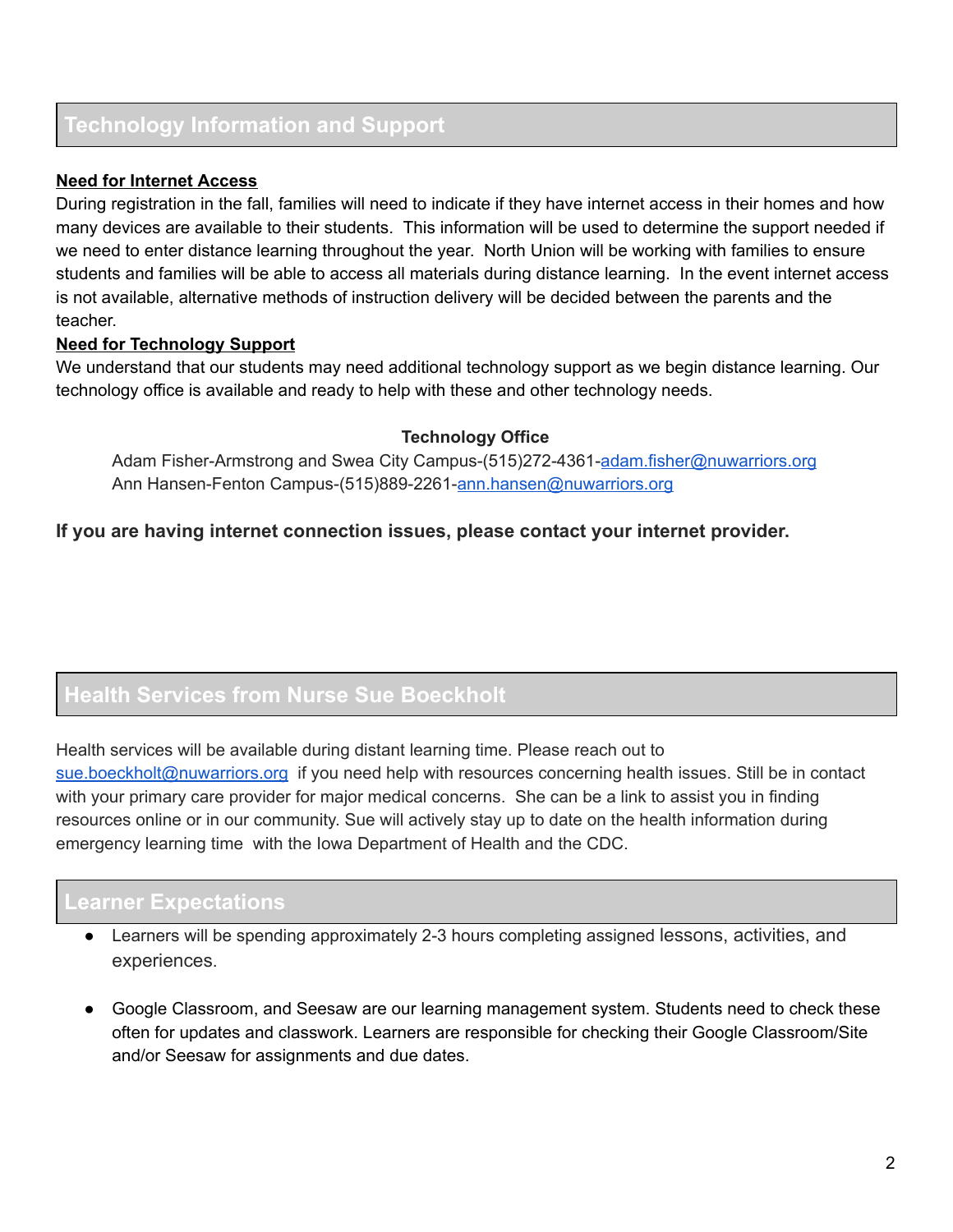- Learners are expected to join a Zoom meeting each week, watch all recorded lessons for their teacher(s), and complete all assignments each day. This engagement, both synchronous and asynchronous is how attendance is taken daily.
- Together, families should develop a home schedule for the day. This is something that can be flexible for your own learning and will help you to organize your day and manage your learning plan. There are two example schedules attached in the appendix section of this handbook for your reference and use.
- **On Zoom or Google Meet: Learners and parents need to be aware that sessions can be recorded and posted for future reference**. Learners need to use school acceptable language, take turns asking and answering questions, and practice active listening skills. Learners are expected to have their cameras on at all times and remain muted until directed otherwise. Students are also expected to have a quiet and distraction free place to work and to conduct themselves in a safe, respectful, and responsible manner at all times. You can find our Warrior Way: Virtual Learning Expectations in the Appendix. Please be reminded that misconduct on Zoom or Google Meets will result in the instructor removing the student from the meeting and a phone call to the parent(s) immediately following the meeting to set up a make-up time for the session.

#### **Parent/Guardian Expectations**

- Parents are encouraged to check-in with their learners and monitor their progress. We suggest parents encourage your learners, and help them as much as you are able.
- We highly encourage parents to help your learners develop a daily schedule.
- Attendance is taken daily by learners engaging in all instruction and activities/homework provided to them
- Contact teachers with questions (see contact information later in this handbook) and encourage learners to do the same.

#### **Student Attendance and Grading**

Attendance is recorded by each child's classroom teacher. Attendance is taken based upon daily engagement with posted instructional videos as well as completion of activities and homework. Attendance will be recorded in JMC.

#### **Student Support Services**

#### **Student Counseling and Guidance:**

Our school counselors, Mrs. Tigges and Ms. Kahler, are available to all of our students and their families during distance learning. They can be contacted to set up individual counseling sessions for students on an as need basis.

Please don't hesitate to contact them:

Mrs. Tigges: [sandy.tigges@nuwarriors.org](mailto:sandy.tigges@nuwarriors.org) or Ms. Kahler: [kerry.kahler@nuwarriors.org](mailto:kerry.kahler@nuwarriors.org)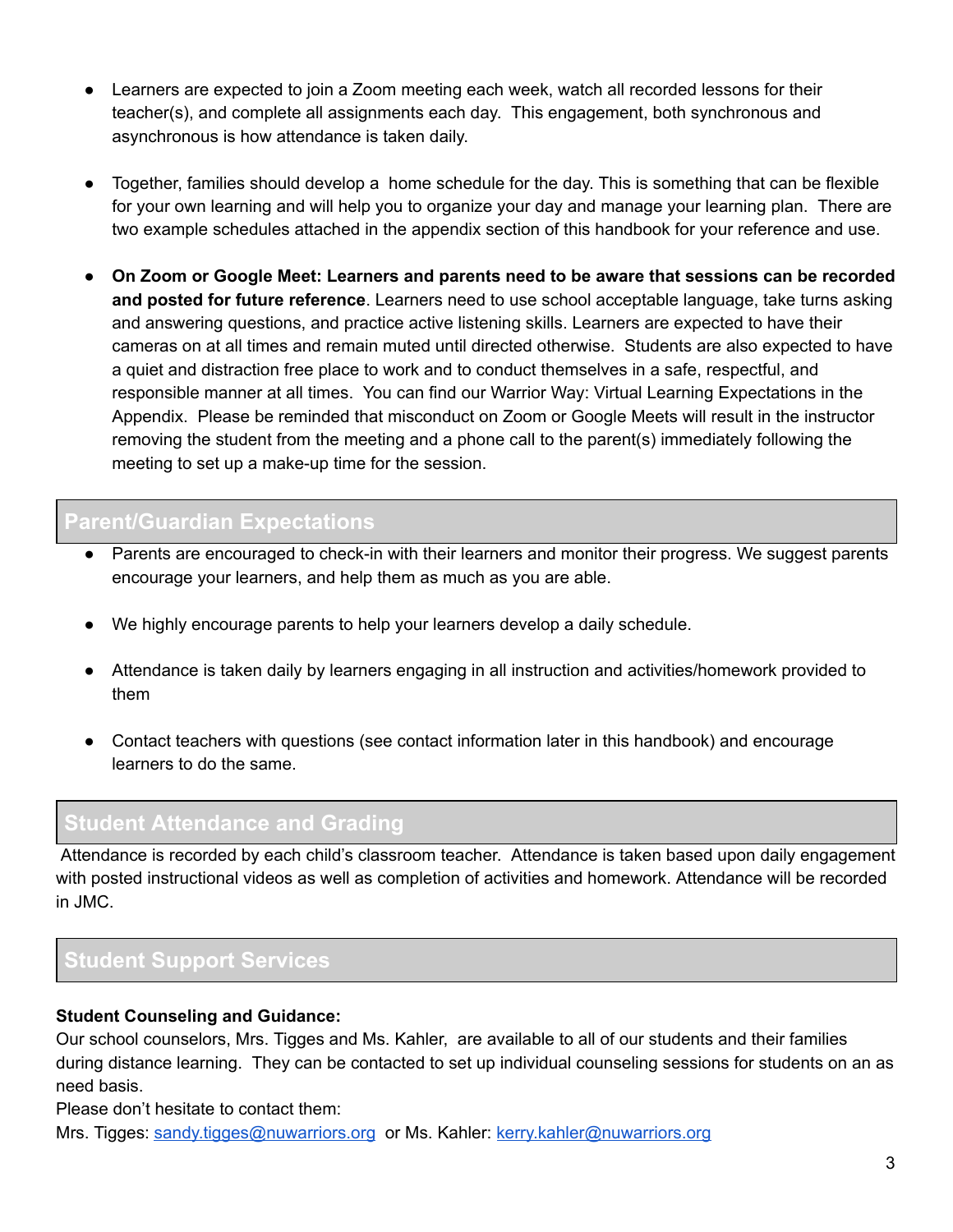#### **Special Education Services:**

Special Education teachers will provide a portion of IEP services to students in a variety of ways during distance learning. The North Union staff want to ensure individualized instruction is provided, thus the special education staff will be contacting each family to discuss individualized distant learning plans and services for each student and their family. All updates will be reflected in the child's IEP. Special education teachers will have, at minimum, weekly contact with each student that they work with to provide instructional support and feedback. The special education teacher will also consult with each classroom teacher daily.

Elementary: [molly.albers@nuwarriors.org](mailto:molly.albers@nuwarriors.org) and [nicole.fisher@nuwarriors.org](mailto:nicole.fisher@nuwarriors.org) MS: [kerry.kahler@nuwarriors.org](mailto:kerry.kahler@nuwarriors.org), [michelle.leach@nuwarriors.org,](mailto:michelle.leach@nuwarriors.org) and [nicole.fisher@nuwarriors.org](mailto:nicole.fisher@nuwarriors.org)

- **Speech Services:** Materials/activities for the upcoming week will be emailed to parents the weekend before so you are ready to go Monday. Families will have the flexibility to decide when in the week to complete the therapy tasks, but they will need to be completed by the end of the week. Zoom or FaceTime will also be used for periodic data collection and progress monitoring. [sking@plaea.org](mailto:sking@plaea.org)
- **● Title 1 services:**

Title 1 Reading and Math will continue to provide services and support for our students during distance learning. Our Title 1 teachers will reach out to families to set up their system of support for each child currently receiving their services to create a plan of instruction and support.

Mrs. Jackie Albers: [jackie.albers@nuwarriors.org](mailto:jackie.albers@nuwarriors.org)

Mrs. Tara Benson: [tara.benson@nuwarriors.org](mailto:tara.benson@nuwarriors.org)

### **Severe Weather Virtual Learning Days**

According to the Governor's Proclamation dated July 17, 2020, schools may now implement their virtual/distance learning plans on days that it is deemed unsafe to hold school in person due to severe weather. North Union Community School District plans to utilize distance learning on days that severe weather conditions are present. If virtual learning cannot happen then the severe weather day will be made up.

In the event of inclement weather and the school announces they will be learning virtually that day, students will be required to complete the work assigned by their teacher (s). Teachers will follow the same protocol for virtual/distance learning laid out in the distance learning handbook for that day. If a student is not prepared at home with a device to complete the assigned work, they will be given an additional day to complete any requirements.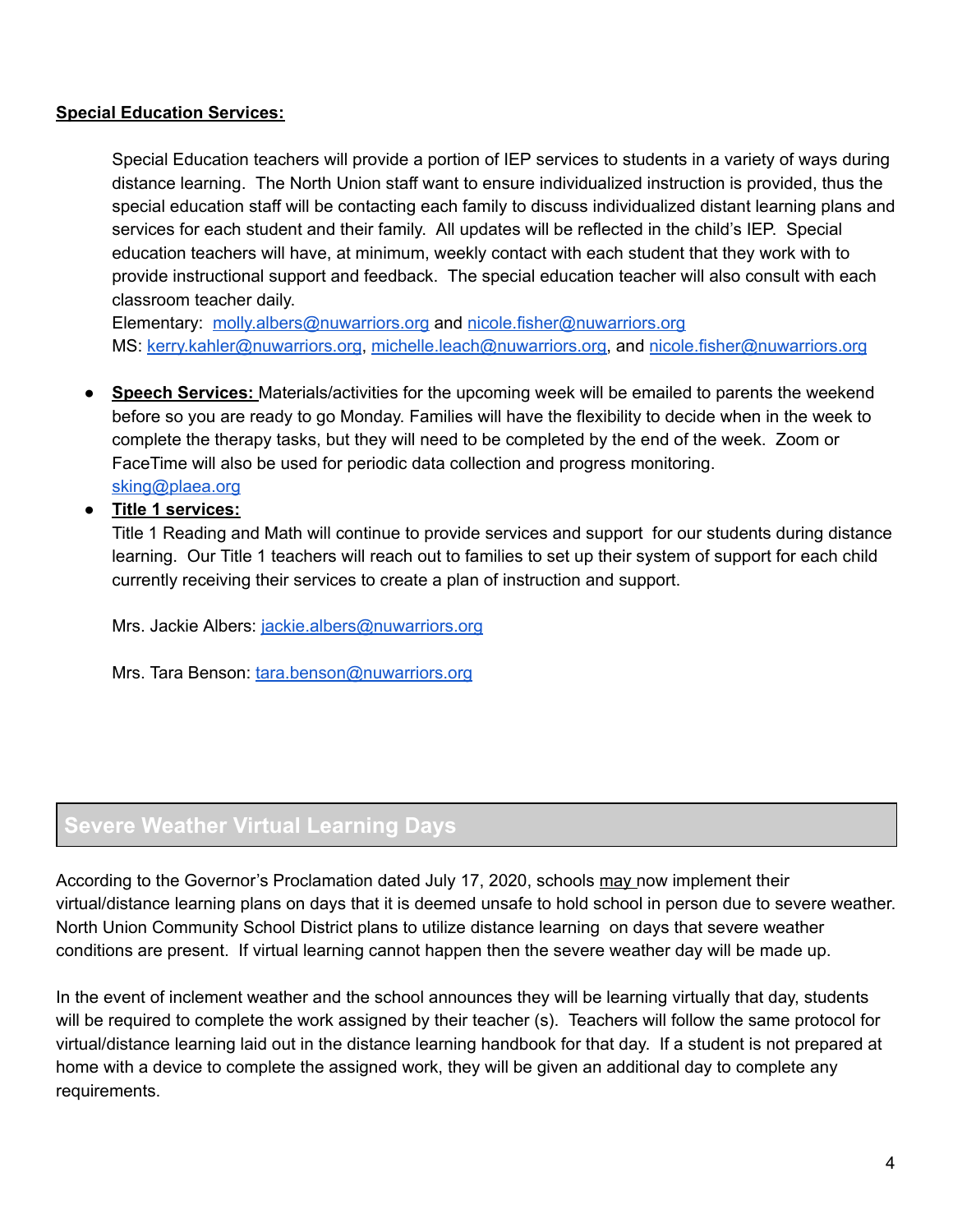| <b>Teacher</b> | Assignment              | <b>Zoom Link</b> |
|----------------|-------------------------|------------------|
| Mrs. Schroeder | PreSchool               |                  |
| Mrs. Pedersen  | Kindergarten            |                  |
| Mrs. Goche     | 1st Grade               |                  |
| Ms. Schwartz   | 1st Grade               |                  |
| Mrs. Bruhn     | 2nd Grade               |                  |
| Mrs. Schiltz   | 3rd Grade               |                  |
| Mrs. Johnson   | 4th Grade               |                  |
| Mrs. Larson    | 5th Grade               |                  |
| Mr. Byrnes     | Physical Education      |                  |
| Ms. Anderson   | Art                     |                  |
| Mrs. Mondragon | Music                   |                  |
| Mrs. Tigges    | <b>School Counselor</b> |                  |
| Ms. Kahler     | Classroom Guidance      |                  |

| <b>Teacher</b>       | Assignment               | <b>Zoom Link</b> |
|----------------------|--------------------------|------------------|
| Chris Hansen         | 6th Grade Math           |                  |
|                      | 7th Grade Math           |                  |
|                      | 8th Grade Math           |                  |
|                      | Algebra                  |                  |
| <b>Troy Adams</b>    | 6th Grade Math           |                  |
|                      | 6th Grade Science        |                  |
|                      | 8th Grade Science        |                  |
| Kim Bormann          | 6th ELA                  |                  |
| Tina Pywasit         | 8th ELA                  |                  |
|                      | 6th Science              |                  |
| Nicole Fisher        | <b>Special Education</b> |                  |
| Joe Johnson          | 7 ELA                    |                  |
| <b>Brooks Walter</b> | 6th Social Studies       |                  |
|                      | 7th Social Studies       |                  |
| Michelle Leach       | <b>Special Education</b> |                  |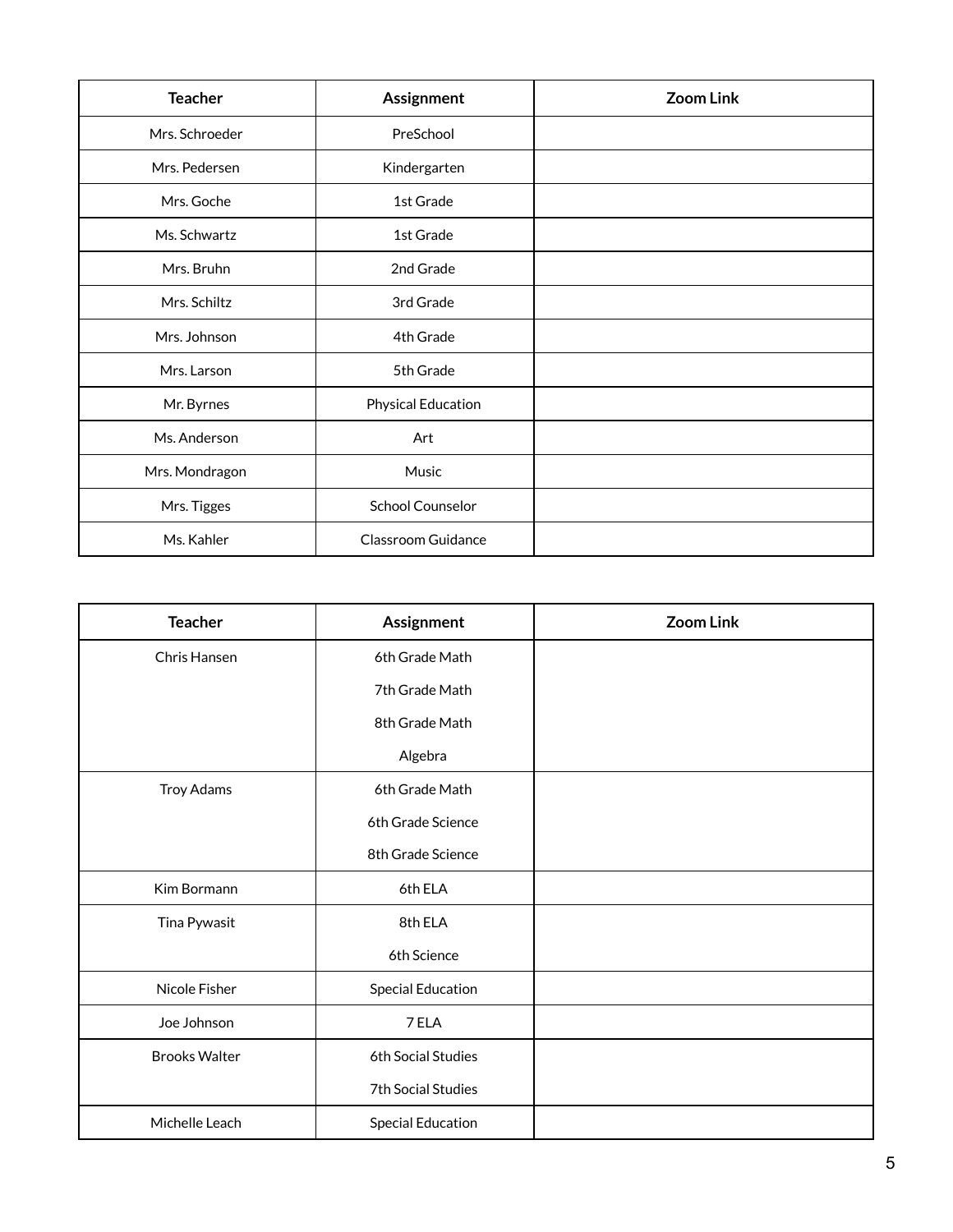| Chris Lockwood  | Band                     |  |
|-----------------|--------------------------|--|
| Wes Gibbs       | 6th Technology           |  |
|                 | 7th Technology           |  |
|                 | 8th Technology           |  |
|                 | 8th Social Studies       |  |
| Paige Lang      | Vocal                    |  |
| Mitch Mart      | <b>TAG</b>               |  |
| Hollie Anderson | Art 6                    |  |
|                 | Art 7                    |  |
|                 | Art 8                    |  |
| Royce Byrnes    | 6th Physical Education   |  |
|                 | 7th Physical Education   |  |
|                 | 8th Physical Education   |  |
| Sandy Tigges    | <b>School Counselor</b>  |  |
| Kerry Kahler    | <b>Special Education</b> |  |
| Jen Hansen      | Middle School            |  |

### **Staff Contact Information**

**You may call the elementary office anytime between 8am and 2pm to contact any staff member.**

| <b>Preschool-2nd Grade Teachers</b> | 3rd-5th Grade Teachers                 |
|-------------------------------------|----------------------------------------|
| barb.schroeder@nuwarriors.org       | heather.schiltz@nuwarriors.org         |
| beth.pedersen@nuwarrior.org         | Kelsie.johnson@nuwarriors.org          |
| amanda.goche@nuwarriors.org         | jordan.larson@nuwarriors.org           |
| lydia.schwartz@nuwarriors.org       |                                        |
| latasha.bruhn@nuwarriors.org        |                                        |
| <b>Physical Education</b>           | <b>Music</b>                           |
| K-8: royce.byrnes@nuwarriors.org    | K-5: courtney.mondragon@nuwarriors.org |
|                                     | MS Band: chris.lockwood@nuwarriors.org |
|                                     | MS Vocal: paige.lang@nuwarriors.org    |
| Art                                 | <b>Counselor/Health services</b>       |
| K-8: hollie.anderson@nuwarriors.org | sandy.tigges@nuwarriors.org and        |
|                                     | kerry.kahler@nuwarriors.org Counselor  |
|                                     | sue.boeckholt@nuwarriors.org Nurse     |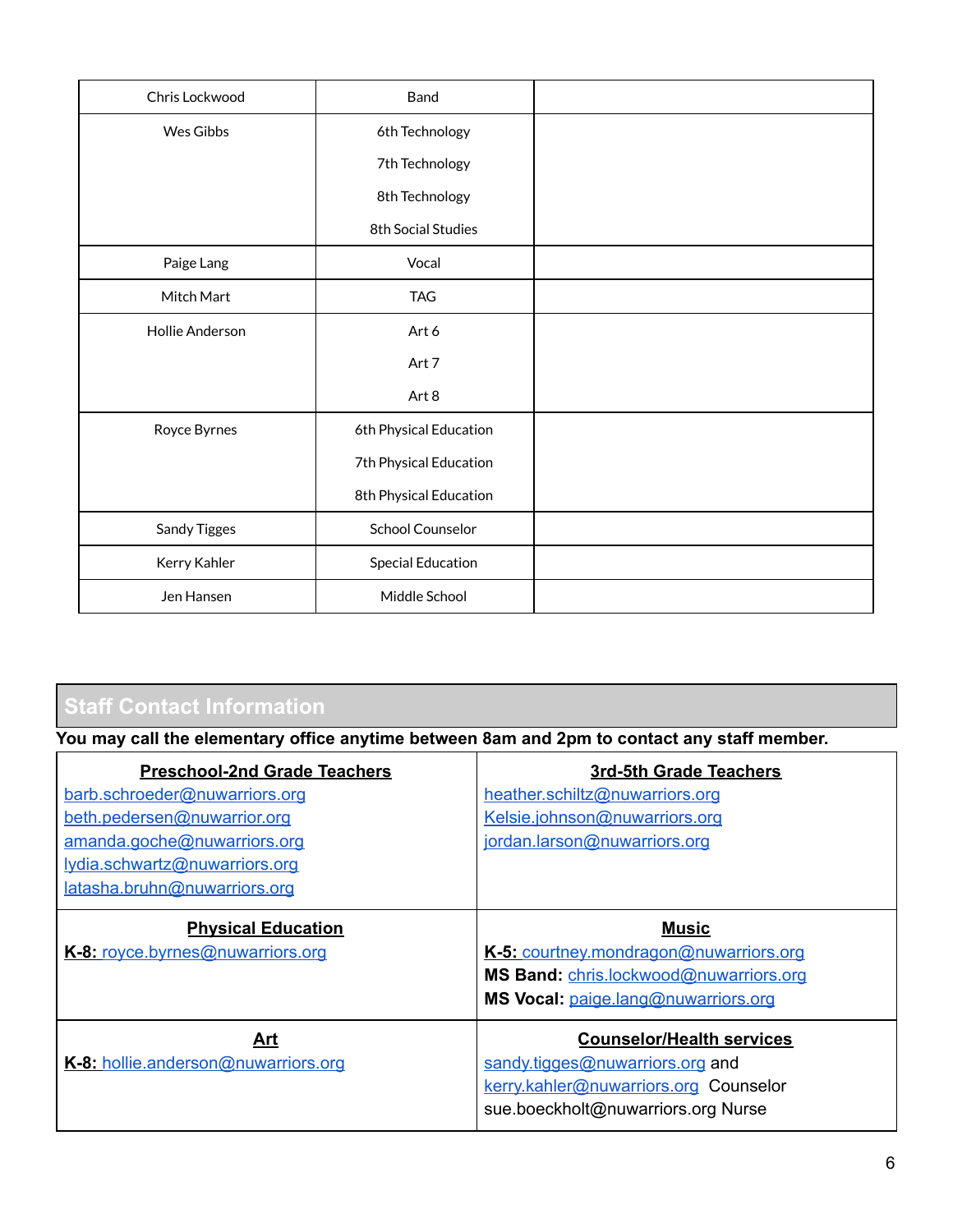| <b>Special Services</b>                                                                                                                                                                                                                      | <b>MS Staff</b>                                                                                                                                                                                                                                                                                                                                                                                                       |
|----------------------------------------------------------------------------------------------------------------------------------------------------------------------------------------------------------------------------------------------|-----------------------------------------------------------------------------------------------------------------------------------------------------------------------------------------------------------------------------------------------------------------------------------------------------------------------------------------------------------------------------------------------------------------------|
| <b>Special Education</b><br>Elementary: molly.albers@nuwarriors.org and<br>nicole.fisher@nuwarriors.org<br>MS: kerry.kahler@nuwarriors.org, and<br>michelle.leach@nuwarriors.org,<br>nicole.fisher@nuwarriors.org<br>Speech: sking@plaea.org | Blg Tech Support adam.fisher@nuwarriors.org<br>chris.hansen@nuwarrriors.org Math<br>troy.adams@nuwarriors.org Math/Science<br>brooks.walter@nuwarriors.org Social Studies<br>Wes.gibbs@nuwarriors.org 8th Social Studies/Tech<br>tina.burton@nuwarriors.org 8th Reading/LA<br>joe.johnson@nuwarriors.org 7th Reading/LA<br>kim.bormann@nuwarriors.org 6th Reading/LA<br>Sandy.tigges@nuwarriors.org 7th Sci/Counselor |
| <b>Reading and Math Interventionists</b><br>jackie.albers@nuwarriors.org Elementary<br>tara.benson@nuwarriors.org Elementary<br>jen.hansen@nuwarriors.org Middle School                                                                      |                                                                                                                                                                                                                                                                                                                                                                                                                       |
| <b>North Union Office</b><br>sommer.nielson@nuwarriors.org<br>515-272-4361                                                                                                                                                                   | <b>Principal</b><br>julie.runksmeier@nuwarriors.org<br>515-272-4361 (school)<br>515-538-1322 (cellphone)                                                                                                                                                                                                                                                                                                              |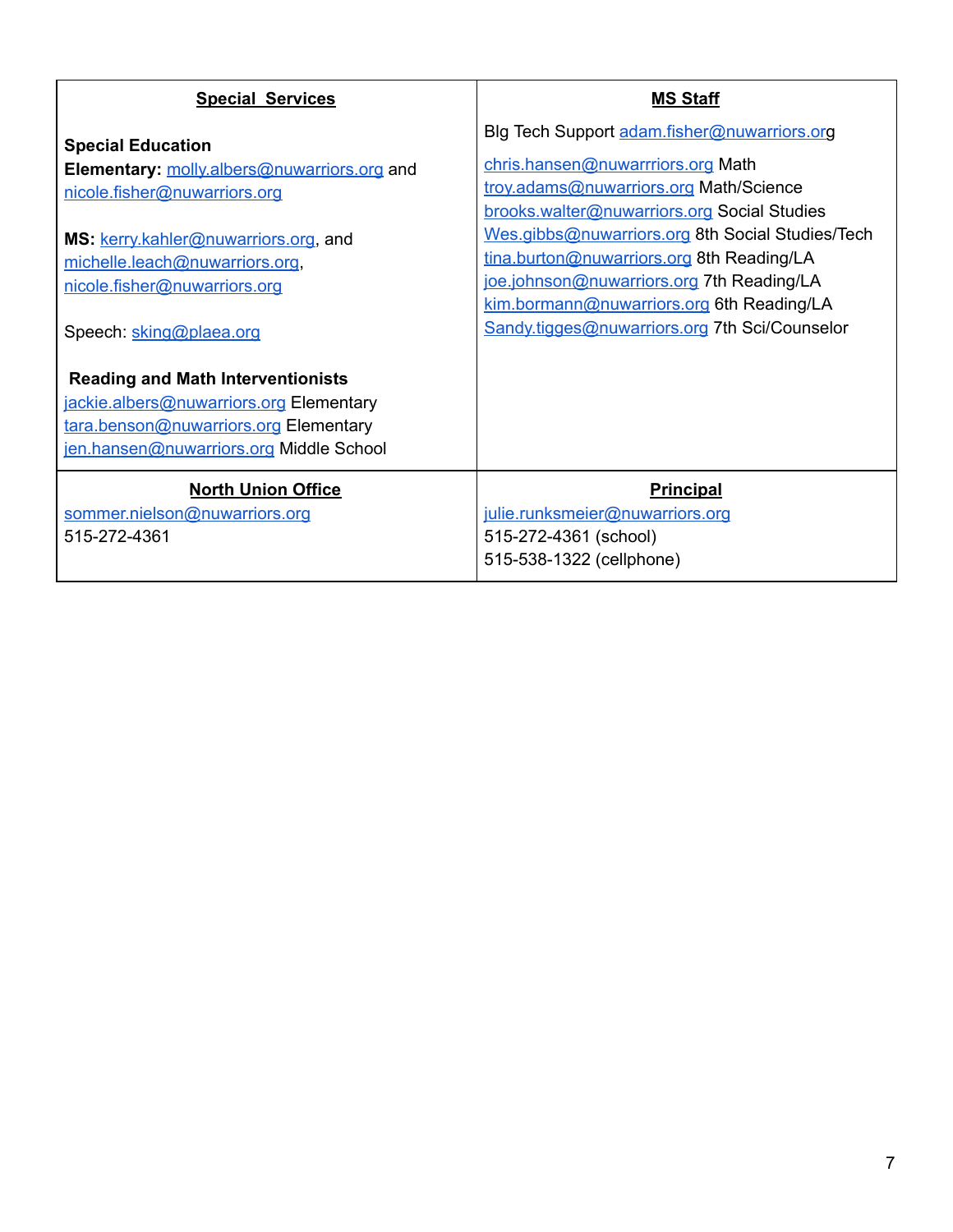

### **\_\_\_\_\_\_\_\_\_\_\_\_\_\_\_\_\_\_\_'S DAILY SCHEDULE**

**Day of Week (circle): Monday Tuesday Wednesday Thursday Friday**

| <b>TIME</b> | <b>ACTIVITY / TO DO</b>                               | <b>DONE</b> |
|-------------|-------------------------------------------------------|-------------|
|             |                                                       | (check)     |
|             | Wake Up / Get Dressed / Make Bed                      |             |
|             | Check Emotions/Feelings (e.g., Zones, Feelings Wheel) |             |
|             | Eat Breakfast / Brush Teeth                           |             |
|             | Calm & Focus Activity (deep breathing, tapping, etc.) |             |
|             | Google Meeting / Zoom with Teacher (or recording)     |             |
|             | Assignment for ________________ (SUBJECT)             |             |
|             | Movement Break / Exercise                             |             |
|             | Read for at least 10 minutes (free choice book)       |             |
|             | <b>LUNCH</b>                                          |             |
|             | <b>Free Choice Activity</b>                           |             |
|             | Movement Break / Exercise                             |             |
|             | Calm & Focus Activity (deep breathing, tapping, etc.) |             |
|             | Google Meeting / Zoom with Teacher (or recording)     |             |
|             | Assignment for ________________ (SUBJECT)             |             |
|             | Snack                                                 |             |
|             | Free Time                                             |             |
|             | <b>Family Time</b>                                    |             |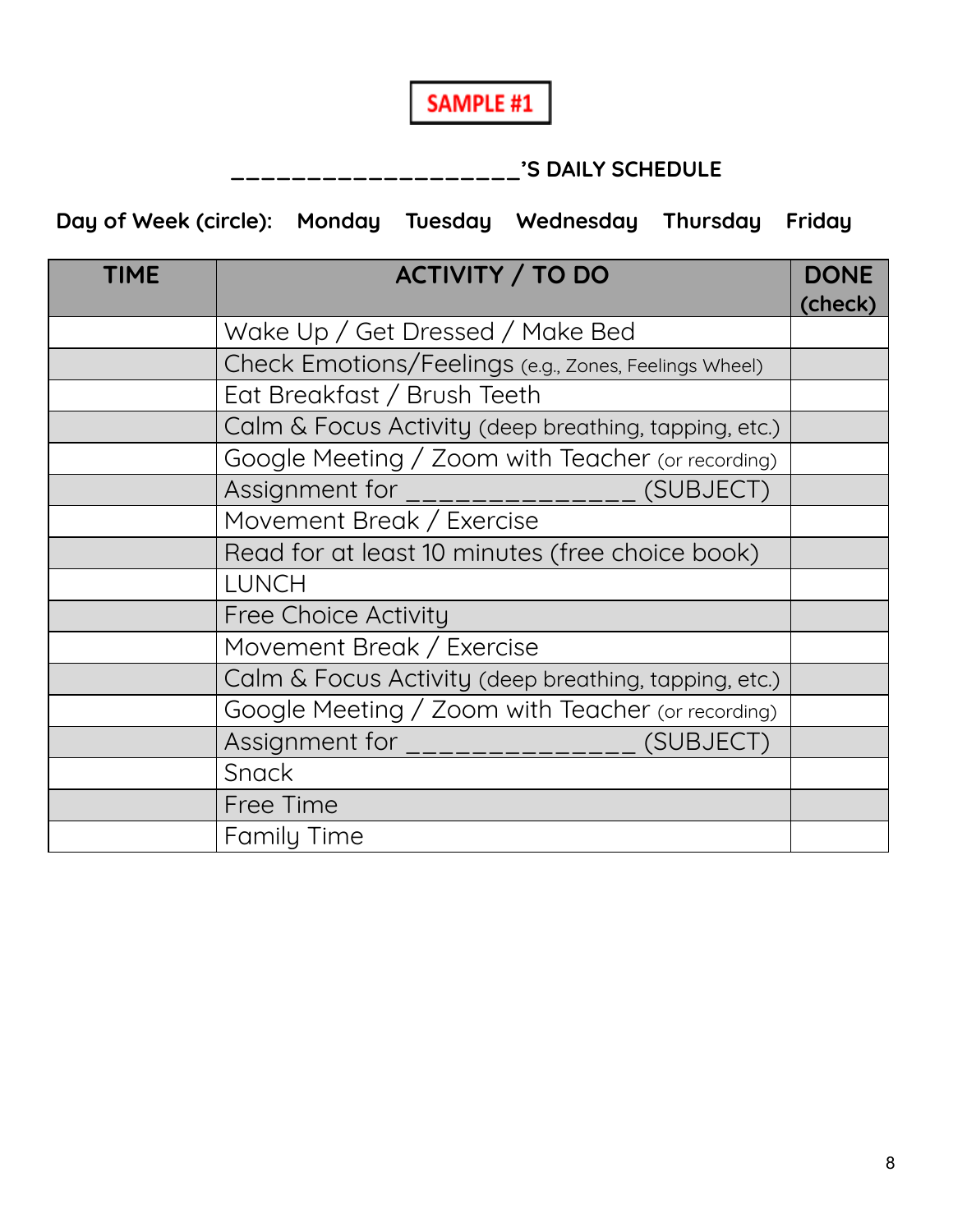### **SAMPLE #2**

#### **\_\_\_\_\_\_\_\_\_ FAMILY DAILY SCHEDULE**

| Things We HAVE To Do                      | Things We WANT To Do                  |
|-------------------------------------------|---------------------------------------|
| <b>Kids:</b> Read for 20 minutes everyday | Electronics - TV, iPads, Phones, etc. |
| <b>Kids: Distance Learning</b>            | Spend time together                   |
| <b>Parents: Work</b>                      | Cook and bake                         |
| <b>Everyone: Chores</b>                   | Exercise and go outside               |

| <b>TIME</b> | <b>ACTIVITY / TO DO</b>              | <b>DONE</b> |
|-------------|--------------------------------------|-------------|
|             |                                      | (check)     |
| 9:00 a.m.   | <b>Morning Meeting</b>               |             |
|             |                                      |             |
| $9:30$ a.m. | Chores                               |             |
|             |                                      |             |
| 10:00 a.m.  | Structured Learning + Snack          |             |
|             |                                      |             |
| 11:00 a.m.  | Move your body!                      |             |
|             |                                      |             |
| 12:00 p.m.  | Lunch                                |             |
|             |                                      |             |
| 1:00 p.m.   | <b>Choice Time</b>                   |             |
|             |                                      |             |
| 2:00 p.m.   | Drop Everything And Read (DEAR Time) |             |
|             |                                      |             |
| 2:30 p.m.   | More Learning                        |             |
|             |                                      |             |
| 3:30 p.m.   | iPad Games                           |             |
|             |                                      |             |
| 4:00 p.m.   | <b>Exercise and Free Time</b>        |             |

Resource: Adapted from [www.pbisapps.org](http://www.pbisapps.org/) article 4 Tips for Your Families Trying PBIS at Home